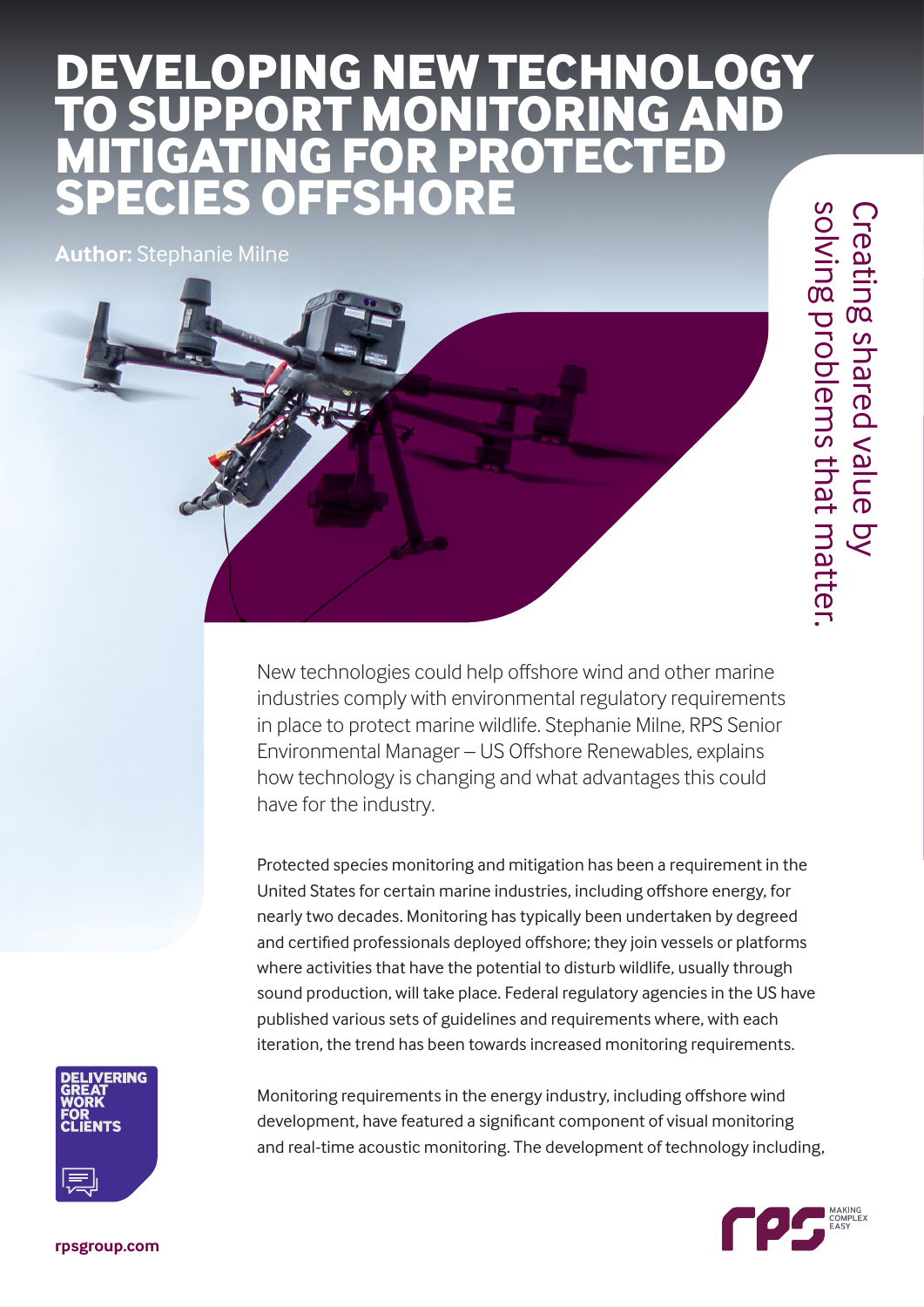but not limited to, open-source software solutions has been significant. Underwater marine mammal monitoring hardware developed for eco-tourism has been replaced by robust, commercial systems that are now technically proven in the energy industry. So what are some of the latest developments – and why are they needed?

## **Remote monitoring technologies for protected species observation: Acoustic and visual**

Technical advances in satellite technology have now enabled large volumes of acoustic data, spanning a wide range of frequencies, to be streamed in real-time (<700ms) to remote shore-based locations. These relatively new remote monitoring capabilities have had significant impacts in reducing risk in health and safety as they remove operatives from higher risk marine industry locations, allowing them to work from the relative safety of their homes, in some cases.

Until recently, visual monitoring advancements in this space were more limited, primarily focused on camera and optical technology improvements but still requiring bodies on boats, i.e. a human presence with accompanying health and safety considerations. However, there is increasing interest in similar remote technology solutions, such as drones, in the visual monitoring space – a space that has seen very little development in the nearly two decades that it has been a regulatory

requirement. That being said, the majority of marine activities still implement an in-field Protected Species Observer program, either as a regulatory measure or as best practice.



## **Using drones in aerial surveys for protected species**

Aerial surveys have been used for many years by scientists to monitor marine mammal population abundance and distribution trends. Traditional methodology for these aerial surveys involves the use of small, fixed wing aircraft flying at a set altitude and speed along a designated transect line, typically with Protected Species Observers on board, reporting observational data to a designated data transcriber. By their very nature, these small plane operations are usually characterized as very high risk.

The use of drones is one technology solution that is currently being explored as an alternative method of aerial monitoring. Drones equipped with high-definition,